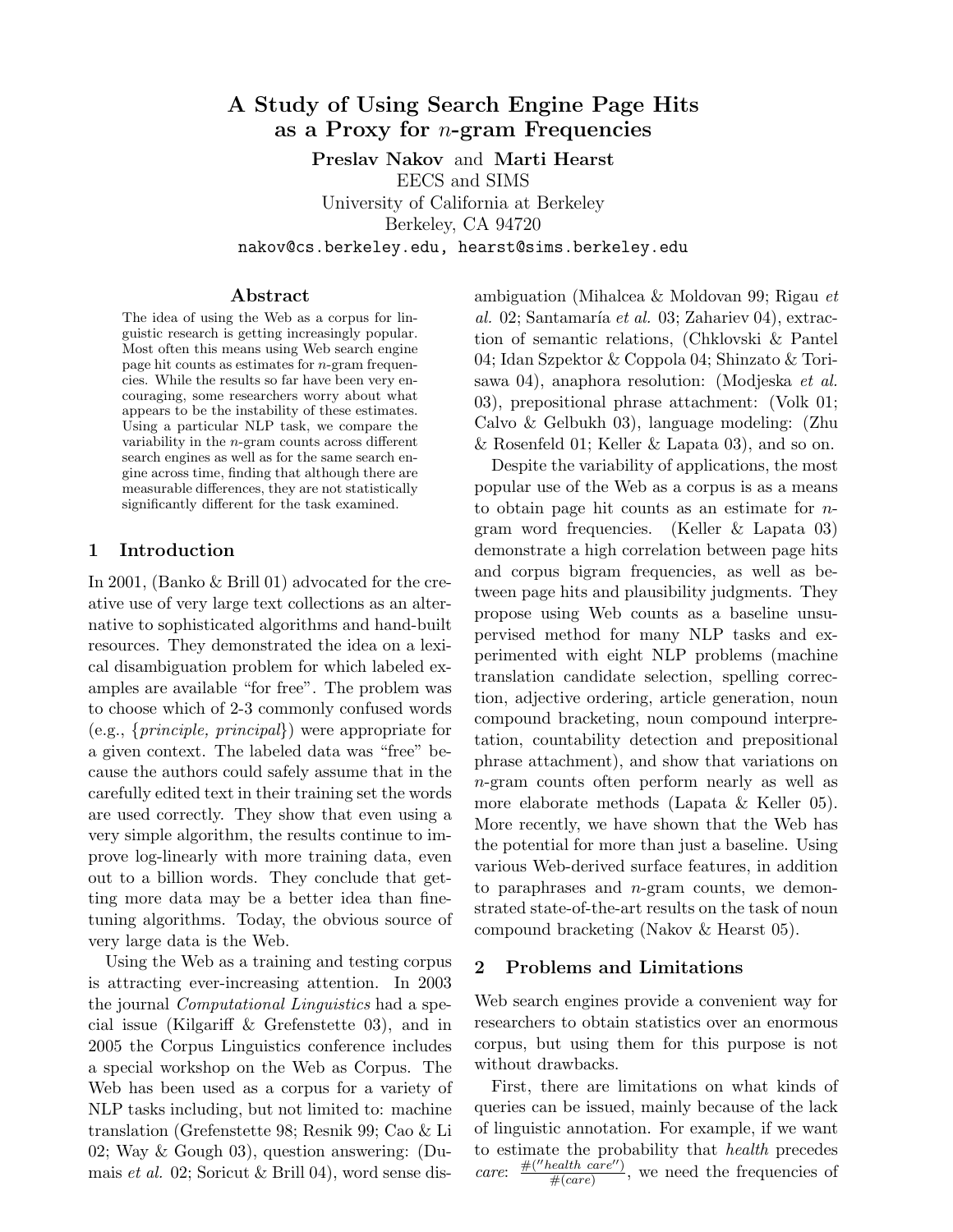"health care" and care, where both words are nouns. The problem is that a query for *care* only will return many pages where it is used as a verb, while in *health care* it would nearly always occur as a noun. Even when both health and care are used as nouns and are adjacent, they may belong to different NPs but sit next to each other only by chance. Furthermore, since search engines ignore punctuation characters, the two nouns may also come from different sentences.

Other Web search engine restrictions prevent querying directly for terms containing hyphens or possessive markers such as amino-acid sequence and protein synthesis' inhibition. They also disallow querying for a term like bronchoalveolar lavage (BAL) fluid, which contains an internal parenthesized abbreviation. They also do not support queries that make use of generalized POS information such as

## stem cells VERB PREP DET brain

in which the uppercase patterns stand for any verb, any preposition and any determiner, e.g., stem cells derived from the brain.

Furthermore, using page hits as a proxy for n-gram frequencies can produce some counterintuitive results. Consider the bigrams  $w_1w_4$ ,  $w_2w_4$  and  $w_3w_4$  and a page that contains each bigram exactly once. A search engine will contribute a page count of 1 for  $w_4$  instead of a frequency of 3; thus the number of page hits for  $w_4$ can be smaller than that for the sum of the bigrams that contain it. See (Keller & Lapata 03) for more potential problems with page hits.

Another potential problem is instability of the n-gram counts. Today Web search engines are too complex to be run on a single machine, and instead the queries are served by hundreds, sometimes thousands of servers, which collaborate to produce the final result. In addition, the Web is dynamic, since at any given time some pages disappear, some appear for the first time, and some change frequently. Thus search engines need to update their indexes frequently, and in fact the different engines compete on how "fresh" their indexes are. As a result, the number of page hits for a given query changes over time in unpredictable ways.

The indexes themselves are too big to be stored on a single machine and so are spread across multiple ones (Brin & Page 98). For availability and efficiency reasons, there are also multiple copies of the same part of the index, and these are not always synchronized with one another since the different copies are updated at different times. As a result, if we issue the same query multiple times in rapid succession, we may connect to different physical machines and get different results. This is known as search engine "dancing".

From a research perspective, "dancing" and dynamics over time are potentially undesirable, as they preclude the exact replicability of any results obtained using search engines. At best, one could reproduce the same initial conditions, and expect similar outcomes.

Another potentially undesirable aspect of using Web search engines is that two of the major ones (Google and Yahoo) do not provide exact numbers of page hits, but instead show rounded estimates. For example, at the moment of preparation of this paper, Google returns 79,000,000 page hits for the exact phrase query "search engine", and Yahoo Search returns 127,000,000. Google and Yahoo provide exact numbers of page hits only in case these numbers are relatively small. MSN Search, by contrast, does not round its page hits, and it returns  $46,502,549$  for the "search engine" query. This rounding is probably done because for most users' purposes, exact counts are not necessary once the numbers get somewhat large, and computing the exact numbers is expensive if the index is distributed and continually changing. It might also indicate that under high load search engines sample from their indexes, rather than performing an exact computation.

It is unclear what the implications of these inconsistencies are on using the Web to obtain  $n$ gram frequencies. If the estimates are close to accurate and consistent across queries, this should not have a big impact for most applications, since they only need the ratios of different n-grams.

We decided that the best way to determine the impact of rounding and inconsistencies was to design a suit of experiments organized around a real NLP task. We chose noun compound bracketing, which, while being a simple task, can be solved using several different methods which make use of n-grams of different lengths. In the next two sections we first describe the noun compound bracketing problem, and then report the results of comparative experiments on this problem.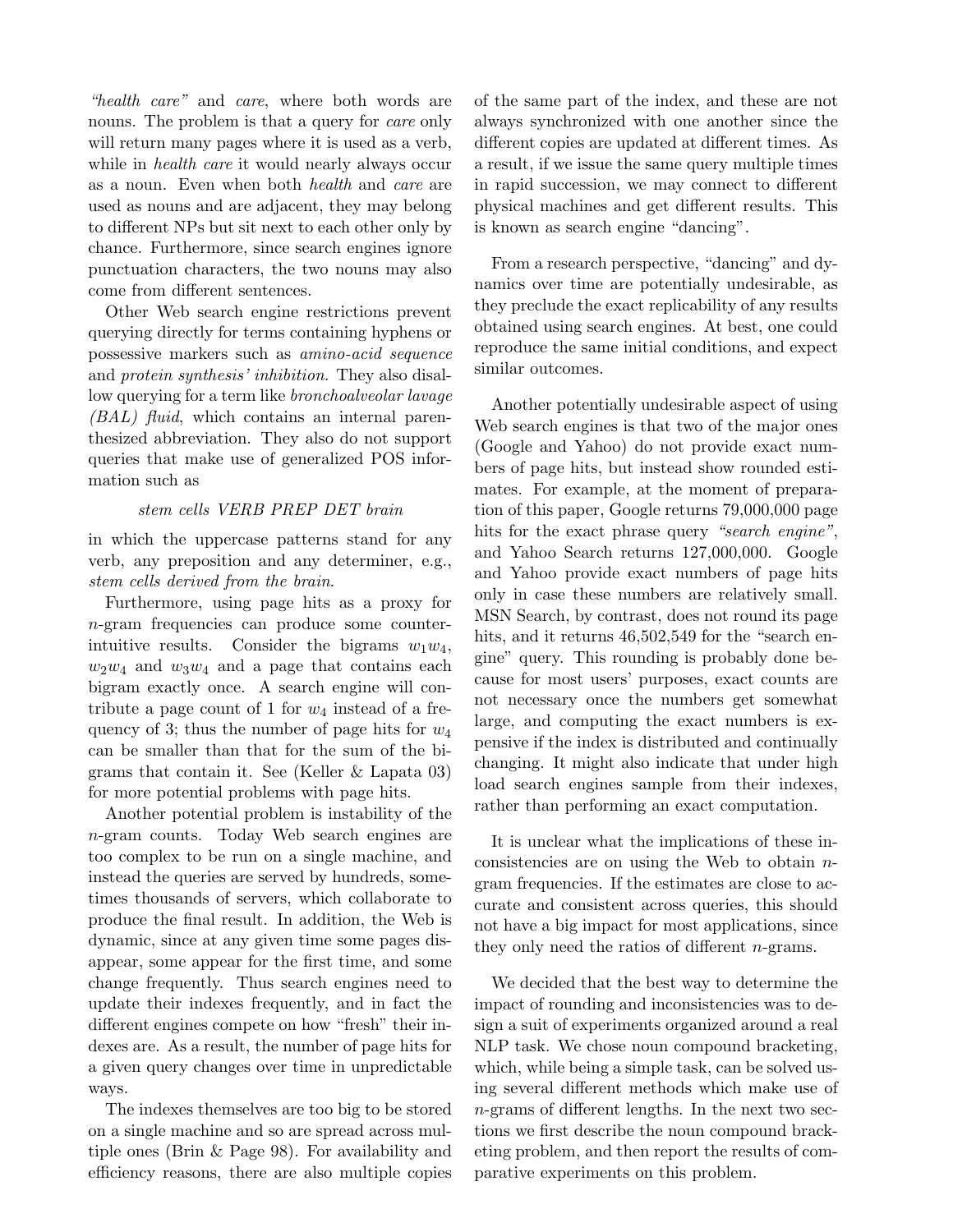## 3 Noun Compound Bracketing

Consider the following contrastive pair of noun compounds:

- (1) liver cell antibody
- (2) liver cell line

In example (1) an *antibody* targets a *liver cell*, while  $(2)$  refers to a *cell line* which is derived from the liver. Although equivalent at the part of speech (POS) level, these two noun compounds have different syntactic trees. The distinction can be represented as a binary tree or, equivalently, as a binary bracketing:

(1b)  $\left[ \begin{array}{cc} \text{live} \end{array} \right]$  antibody  $\left[ \begin{array}{cc} \text{left} \end{array} \right]$  $(2b)$  [ liver [cell line] ] (right bracketing)

### 3.1 Unigrams and Bigrams

The problem of choosing the correct bracketing has been traditionally addressed using unigram and bigram frequencies (Marcus 80; Pustejovsky et al. 93; Resnik 93; Lauer 95; Lapata & Keller 05). In related work, a distinction is often made between what is called the dependency model and the adjacency model (Lauer 95). The main idea is as follows. For a given 3-word NC  $w_1w_2w_3$ , there are two reasons it may take on right bracketing,  $[w_1[w_2w_3]]$ . Either (a)  $w_2w_3$  is a compound (modified by  $w_1$ ), or (b)  $w_1$  and  $w_2$  independently modify  $w_3$ . This distinction can be seen in the examples home health care (health care is a compound modified by home) versus adult male rat (*adult* and *male* independently modify rat).

The adjacency model checks (a), whether  $w_2w_3$ is a compound (i.e., how strongly  $w_2$  modifies  $w_3$ as opposed to  $w_1w_2$  being a compound) to decide whether or not to predict a right bracketing. The dependency model checks (b) whether  $w_1$  modifies  $w_3$  (as opposed to  $w_1$  modifying  $w_2$ ).

Adjacency and dependency could be computed via frequencies, but we can also use probabilities. Let  $Pr(w_i \rightarrow w_j | w_j)$  be the probability that the word  $w_i$  precedes a given word  $w_i$ . So in a dependency model we can compare  $Pr(w_1 \rightarrow w_3|w_3)$  to  $Pr(w_1 \rightarrow w_2|w_2)$ . The adjacency model compares  $Pr(w_2 \rightarrow w_3|w_3)$  to  $Pr(w_1 \rightarrow w_2|w_2)$ , i.e., the association strength between the last two words vs. that between the first two. If the first probability is larger than the second one, the model predicts right bracketing.

The probability  $Pr(w_1 \rightarrow w_2 | w_2)$  can be estimated as  $\#(w_1, w_2)/\#(w_2)$ , where  $\#(w_1, w_2)$  and

 $#(w_2)$  are the corresponding bigram and unigram frequencies. They can be approximated as the number of pages returned by a search engine in response to queries for the exact phrase " $w_1$   $w_2$ " and for the word  $w_2$ . In our experiments below we smoothed<sup>1</sup> each of the frequencies by adding  $0.5$ to avoid problems caused by nonexistent n-grams.

In both models,  $Pr(w_i \rightarrow w_i | w_i)$  can be replaced by some (possibly symmetric) measure of association between  $w_i$  and  $w_j$ . Below we use *Chi* squared  $(\chi^2)$  and mutual information (MI). See (Nakov & Hearst 05) for details on how to compute  $\chi^2$  on the Web.

### 3.2 Longer  $n$ -grams

Since the Web is a very big corpus, we can hope to obtain reliable estimates for longer  $n$ -grams too. Below we list some other kinds of statistics that can be computed from the Web that we have found helpful in other work (Nakov & Hearst 05), and that are used in the experiments in the next section.

First, the genitive ending, or *possessive* marker, can be a useful indicator. The phrase brain's stem cells suggests a right bracketing for brain stem cells, while brain stem's cells favors a left bracketing. In some cases, we can query for this directly: although search engines drop the apostrophe, they keep the s, so we can query for "brain's" (but not for "brains' "). We then compare the number of times the possessive marker appeared on the second versus the first word, to make a bracketing decision.

Abbreviations are another important feature. For example, "tumor necrosis factor (NF)" suggests a right bracketing, while "tumor necrosis  $(TN)$  factor" would favor left. We would like to issue exact phrase queries for the two potential abbreviation patterns and see which one is more frequent. Unfortunately, the search engines drop the brackets and ignore the capitalization, so we issue queries with the parentheses removed, as in "tumor necrosis factor nf". This produces highly accurate results, although errors occur when the abbreviation is an existing word (e.g., me), a state  $(e.g., CA)$ , a Roman digit  $(e.g., IV)$ , etc.

Another reliable feature is concatenation. Consider the NC health care reform, which is leftbracketed. Now, consider the bigram "health

<sup>&</sup>lt;sup>1</sup>Zero counts sometimes happen for  $\#(w_1, w_3)$ , but are rare in general for unigrams and bigrams on the Web, and there is no need for a more sophisticated smoothing.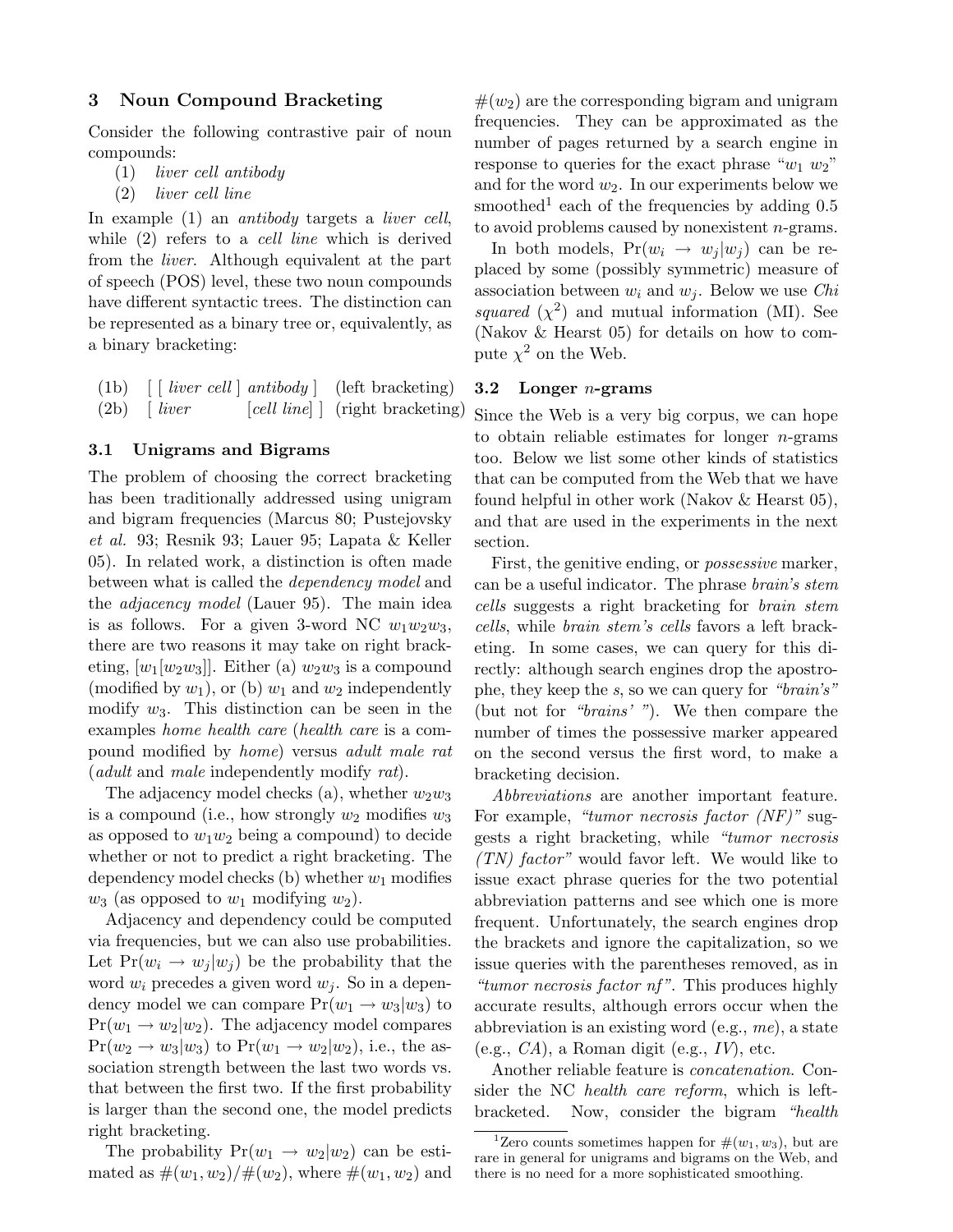care". At the time of writing, Google estimates 80,900,000 pages for it as an exact term. Now, if we try the word healthcare we get 80,500,000 hits. At the same time, *carereform* returns just 109. This suggests that authors sometimes concatenate words that act as compounds. We find below that comparing the frequency of the concatenation of the left bigram to that of the right (adjacency model for concatenations) often yields accurate results. We also try the dependency model for concatenations, as well as the concatenations of two words in the context of the third one (i.e., compare frequencies of "healthcare reform" and "health carereform").

Further, we try to look inside the internal inflection variability. The idea is that if "tyrosine kinase activation" is left-bracketed, then the first two words probably make a whole and thus the second word can be found inflected elsewhere but the first word cannot, e.g., "tyrosine kinases activation". Alternatively, if we find different internal inflections of the first word, this would favor a right bracketing.

Finally, we try switching the word order of the first two words. If they independently modify the third one (which implies a right bracketing), then we could expect to see also a form with the first two words switched, e.g., if we are given "adult male rat", we would also expect "male adult rat".



Figure 1: Comparison over time for Google. Precision for any language, no inflections. Average recall is shown in parentheses.

## 4 Experiments and Results

We performed series of experiments comparing the accuracy of the methods described above across four dimensions: (1) search engine (Google vs. Yahoo vs. MSN), (2) time, (3) language filter



Figure 2: Comparison over time for MSN Search. Precision for any language, no inflections. Average recall is shown in parentheses.



Figure 3: Comparison by search engine. Pre*cision* (in  $\%$ ) for any language, no inflections. All results are for 6/6/2005. Average recall is shown in parentheses.



Figure 4: Comparison by search engine. Recall (in %) for any language, no inflections. All results are for  $6/6/2005$ .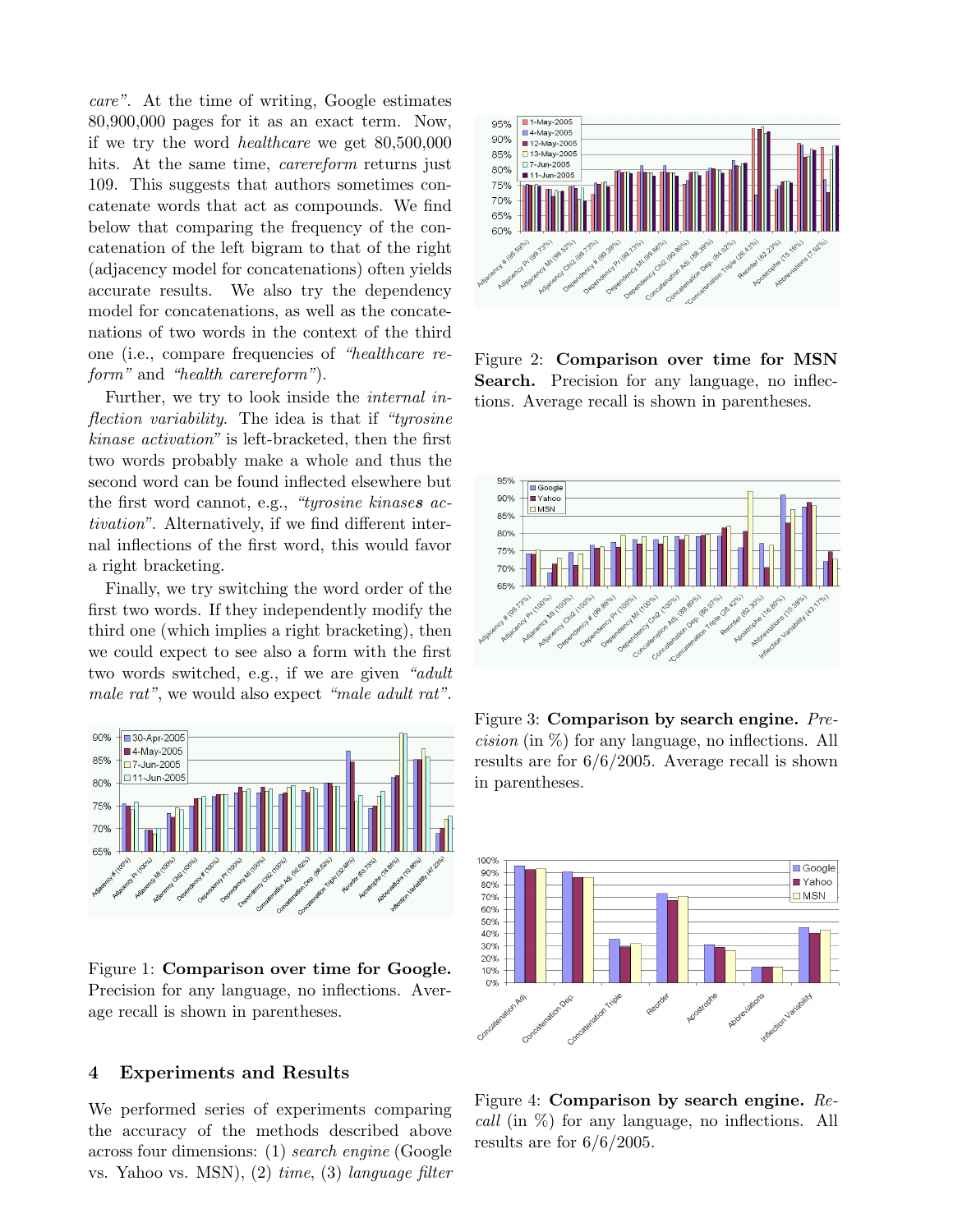(English only vs. any), and (4) inflected wordforms usage.

In these experiments we compared the results using the Chi squared test for statistical significance as computed by (Lapata & Keller 05). In nearly every case we found that the differences were not statistically significant. The only exceptions are observed for concatenation triple in tables 2 and 3 (marked with a \*).

We experimented with the dataset from (Lauer 95), in order to produce results comparable to those of both Lauer and Keller & Lapata. The set consists of 244 unambiguous 3-word noun compounds extracted from Grolier's encyclopedia; however, only 216 of these NCs are unique.

(Lauer 95) derived *n*-gram frequencies from the Grolier's corpus and tested the dependency and the adjacency models using this text. To help combat data sparseness issues he also incorporated a taxonomy and some additional information.

At the time of writing, the Google search engine reportedly indexes over 8 billion pages, i.e., about 8 trillion words, which is about 80,000 times the size of the British National Corpus (100 million words), thus confirming it as a gateway to a very large corpus. We were unable to find official information about the sizes of Yahoo and MSN Search, but they probably index a similar number of pages. When still in Beta version, MSN announced indexing over 5 billion pages.

For all  $n$ -grams, we issued exact phrase queries within a single day. Unless otherwise stated, the queries were not inflected and no language filter was applied. We used a threshold of 5 for the difference between the left- and the right-predicting n-gram frequencies: we did not make a decision when the module of that difference was below that threshold. This slightly lowers the recall but potentially increases the precision.

Figures 1 and 2 show the variability over time for Google and for MSN Search respectively. (As Yahoo behaves similarly to Google, it is omitted here due to space limitations.) We chose time samples at varying time intervals in an attempt to capture index changes, in case they happen in the same fixed time intervals. For Google (see Figure 1), we observe a low variability in the adjacencyand dependency-based models and a more sizable variability for the other models and features. The variability is especially high for apostrophe

and concatenation triple: while in the first two time snapshots the precision of the apostrophes is much lower than in the last two, it is the reverse for concatenation.

MSN Search exhibits a more uniform behavior overall (see Figure 2), however while the variability in the adjacency- and dependency-based models is still a little bit lower than that of the last five features, it is bigger than Google's. We think that this is due to the rounding: because Google's counts are rounded, they change less over time, especially for very large counts. By contrast, these counts are exact for MSN Search, which makes its unigram and bigram counts more sensitive to variation. For the higher order  $n$ -grams, both engines exhibit a higher variability: these counts are smaller, and so are more likely to be represented by exact numbers in Google, and thus they are also more sensitive to index updates for both search engines. However, the difference between the precision for May 4, 2005 and that for the other five dates is statistically significant for MSN Search only.

Figure 3 compares the three search engines at the same fixed time point. The biggest difference in precision is exhibited by concatenation triple which in MSN Search achieves a precision of 92%, which is better than the others' by  $11\%$  (statistically significant). Other large variations (not statistically significant) are seen in apostrophe, reorder, and to a lesser extent in the adjacencyand dependency-based models. As we expected, MSN Search looks best overall (especially on the unigram- and bigram-based models), which we attribute to the better accuracy of its  $n$ -gram estimates. Google is almost 5% ahead of the others on apostrophes and reorder. Yahoo leads on abbreviations and inflection variability. The fact that different search engines exhibit strength on different kinds of queries and models shows the potential of combining them: in a majority vote combining some of the best models, we would choose concatenation triple from MSN Search and apostrophe from Google and abbreviations from Yahoo (together with *concatenation dependency*,  $\chi^2$  dependency and  $\chi^2$  adjacency). Figure 4 shows the corresponding recall for some of the methods (it is about 100% for the rest). We can see that Google exhibits a slightly higher recall, which suggests it might have a bigger index compared to Yahoo and MSN Search.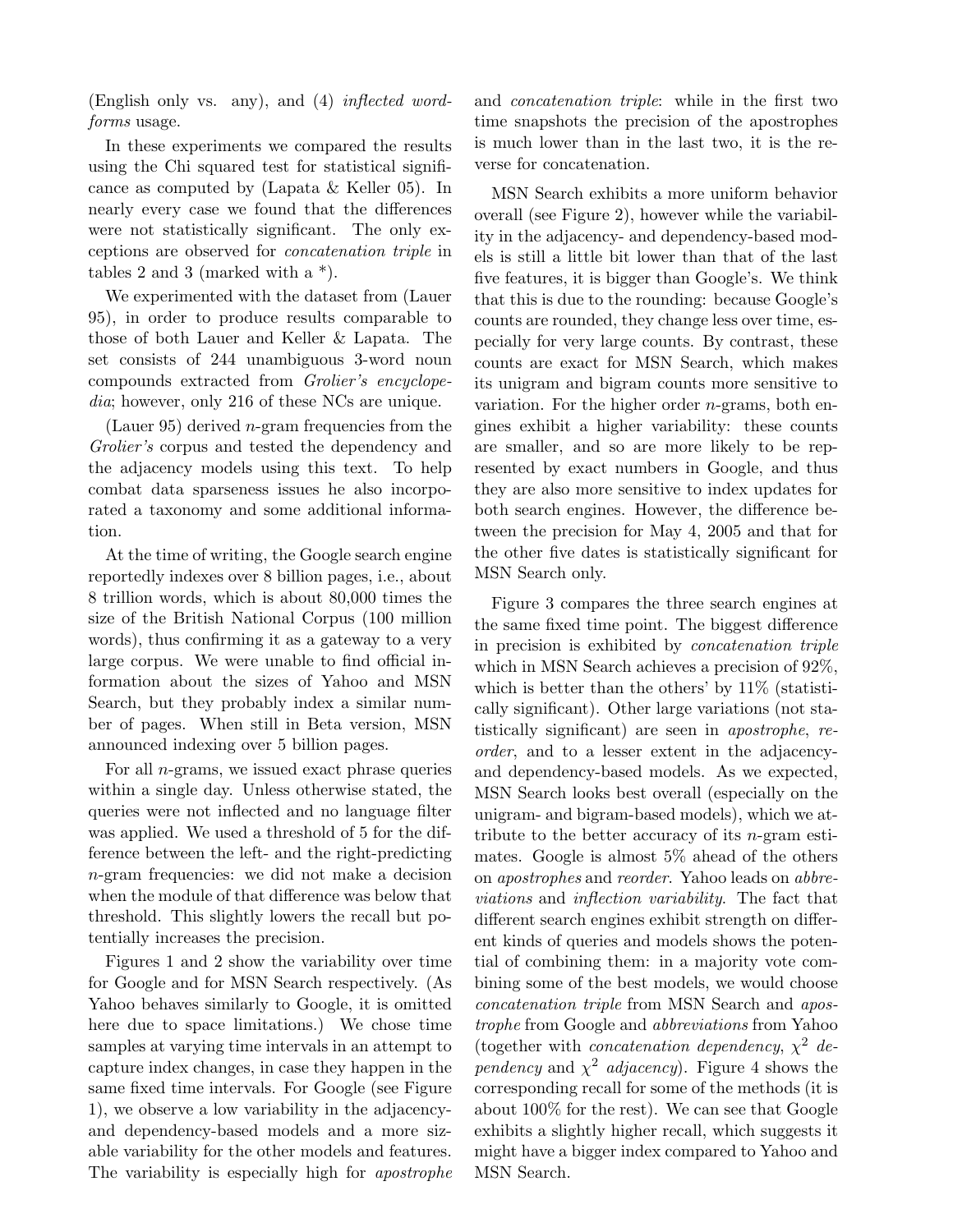

Figure 5: Comparison by search engine: any language vs. English. *Precision* shown in  $\%$ , no inflections. All results are for 6/6/2005.



Figure 6: Comparison by search engine: any language vs. English. Recall shown in  $\%$ , no inflections. All results are for 6/6/2005.



Figure 7: Comparison by search engine: no inflections vs. using inflections. Precision shown in %, any language. All results are for  $6/6/2005$ .



Figure 8: Comparison by search engine: no inflections vs. using inflections. Recall shown in  $\%$ , any language. All results are for  $6/6/2005$ .

Figure 5 compares, on a fixed date (6/6/2005), for all the three search engines the impact of language filtering, meaning requiring only documents in English versus no restriction on language. The impact of the language filter on the precision seems minor and inconsistent for all three search engines: sometimes the results are improved slightly and sometimes they are negatively impacted. Figure 6 compares the corresponding recall for some of the models (the rest are omitted as the recall for them is about 100%). As we can see, using English only leads to a drop in recall, as one could expect, but this drop is small.

Finally, Figure 7 compares for the three search engines the impact of using inflections<sup>2</sup>. When we estimate the frequency of a word, e.g., tumor, we also add up the frequencies of all possible variants, e.g., tumors, tumour, tumours. For bigrams, we inflect only the second word, and for n-grams only the last one. The results are again mixed, but the impact on precision is more significant compared to that of the language filter, especially on the high-order  $n$ -grams (of course, there is no impact on inflection variability). Figure 8 compares the corresponding recall for some of the models (for the rest it is about  $100\%$ ). As one would expect, the recall goes up when using inflection. The change for apostrophe, reorder and concatenation triple is again the biggest.

## 5 Conclusions and Future Work

Using a real NLP task, we have shown that effects of variability over time and across search engines,

<sup>2</sup>We made use of Carroll's morphological tools: http://www.cogs.susx.ac.uk/lab/nlp/carroll/morph.html.